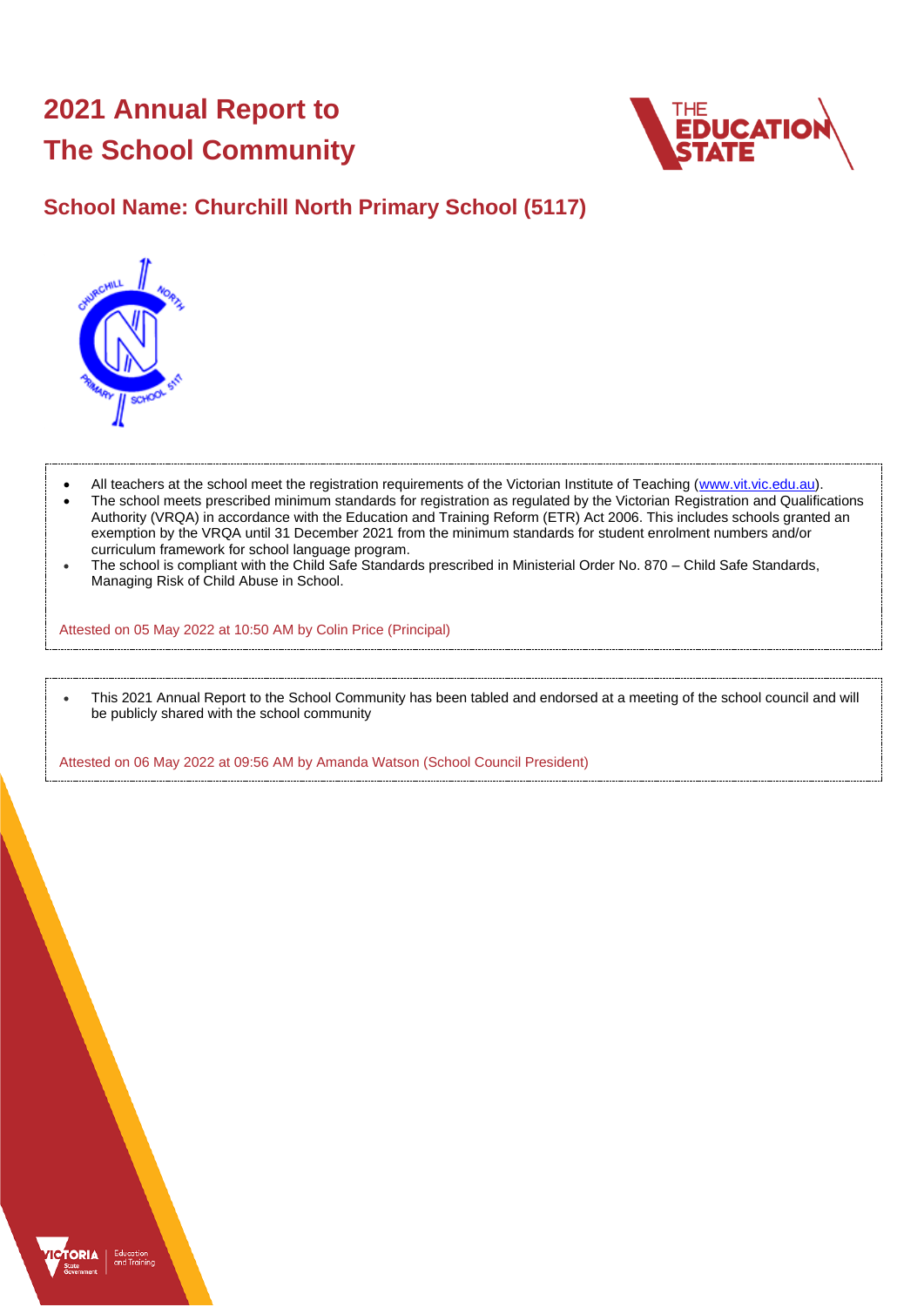

## How to read the Annual Report

### What does the *'About Our School'* commentary section of this report refer to?

The 'About our school' commentary provides a brief background on the school, an outline of the school's performance over the year and future directions.

The 'School Context' describes the school's vision, values and purpose. Details include the school's geographic location, size and structure, social characteristics, enrolment characteristics and special programs.

The 'Framework for Improving Student Outcomes (FISO)' section includes the improvement initiatives the school has selected and the progress they have made towards achieving them through the implementation of their School Strategic Plan and Annual Implementation Plan.

### What does the *'Performance Summary'* section of this report refer to?

The Performance Summary includes the following:

#### **School Profile**

- student enrolment information
- the school's 'Student Family Occupation and Education' category
- a summary of parent responses in the Parent Opinion Survey, shown against the statewide average for Primary schools
- school staff responses in the area of School Climate in the School Staff Survey, shown against the statewide average for Primary schools

#### **Achievement**

- English and Mathematics for Teacher Judgements against the curriculum
- English and Mathematics for National Literacy and Numeracy tests (NAPLAN).

#### **Engagement**

Student attendance at school

#### **Wellbeing**

Student responses to two areas in the Student Attitudes to School Survey:

- Sense of Connectedness
- Management of Bullying

Results are displayed for the latest year and the average of the last four years (where available). As NAPLAN tests were not conducted in 2020, the NAPLAN 4-year average is the average of 2018, 2019 and 2021 data in the 2021 Performance Summary.

## Considering COVID-19 when interpreting the Performance Summary

The Victorian community's experience of COVID-19, including remote and flexible learning, had a significant impact on normal school operations in 2020 and 2021. This impacted the conduct of assessments and surveys. Readers should be aware of this when interpreting the Performance Summary.

For example, in 2020 and 2021 school-based surveys ran under changed circumstances, and NAPLAN was not conducted in 2020. Absence and attendance data during this period may have been influenced by local processes and procedures adopted in response to remote and flexible learning.

Schools should keep this in mind when using this data for planning and evaluation purposes.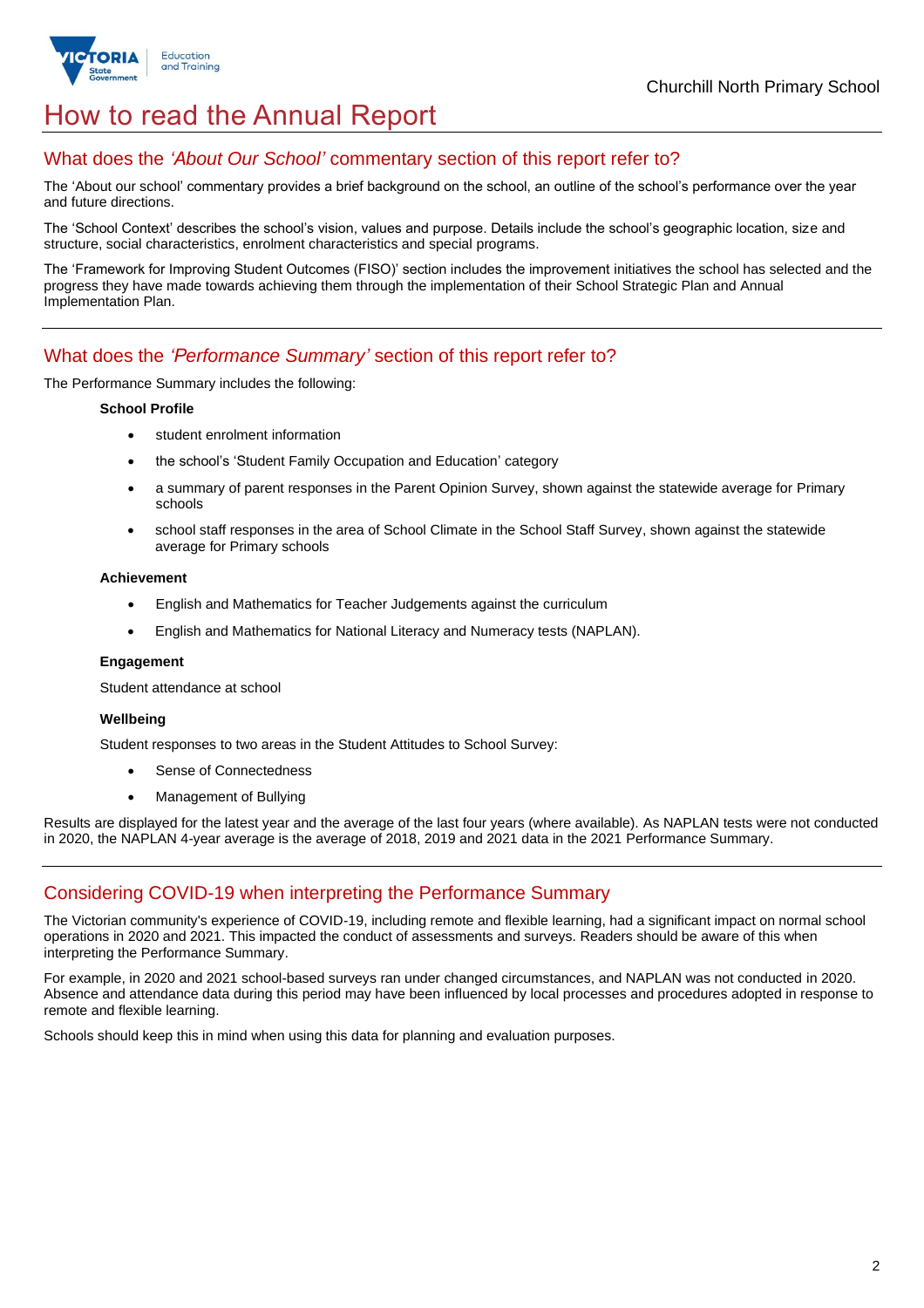

## How to read the Annual Report (continued)

#### What do *'Similar Schools'* refer to?

Similar Schools are a group of Victorian government schools with similar characteristics to the school.

This grouping of schools has been created by comparing each school's socio-economic background of students, the number of non-English speaking students and the school's size and location.

### What does *'NDP'* or '*NDA*' mean?

'NDP' refers to no data being published for privacy reasons or where there are insufficient underlying data. For example, very low numbers of participants or characteristics that may lead to identification will result in an 'NDP' label.

'NDA' refers to no data being available. Some schools have no data for particular measures due to low enrolments. There may be no students enrolled in some year levels, so school comparisons are not possible.

Note that new schools only have the latest year of data and no comparative data from previous years. The Department also recognises unique circumstances in Specialist, Select Entry, English Language, Community Schools and schools that changed school type recently, where school-to-school comparisons are not appropriate.

## What is the *'Victorian Curriculum'*?

The Victorian Curriculum F–10 sets out what every student should learn during his or her first eleven years of schooling. The curriculum is the common set of knowledge and skills required by students for life-long learning, social development and active and informed citizenship.

The Victorian Curriculum is assessed through teacher judgements of student achievement based on classroom learning.

The curriculum has been developed to ensure that school subjects and their achievement standards enable continuous learning for all students, including students with disabilities.

The 'Towards Foundation Level Victorian Curriculum' is integrated directly into the curriculum and is referred to as 'Levels A to D'.

'Levels A to D' may be used for students with disabilities or students who may have additional learning needs. These levels are not associated with any set age or year level that links chronological age to cognitive progress (i.e., there is no age expected standard of achievement for 'Levels A to D').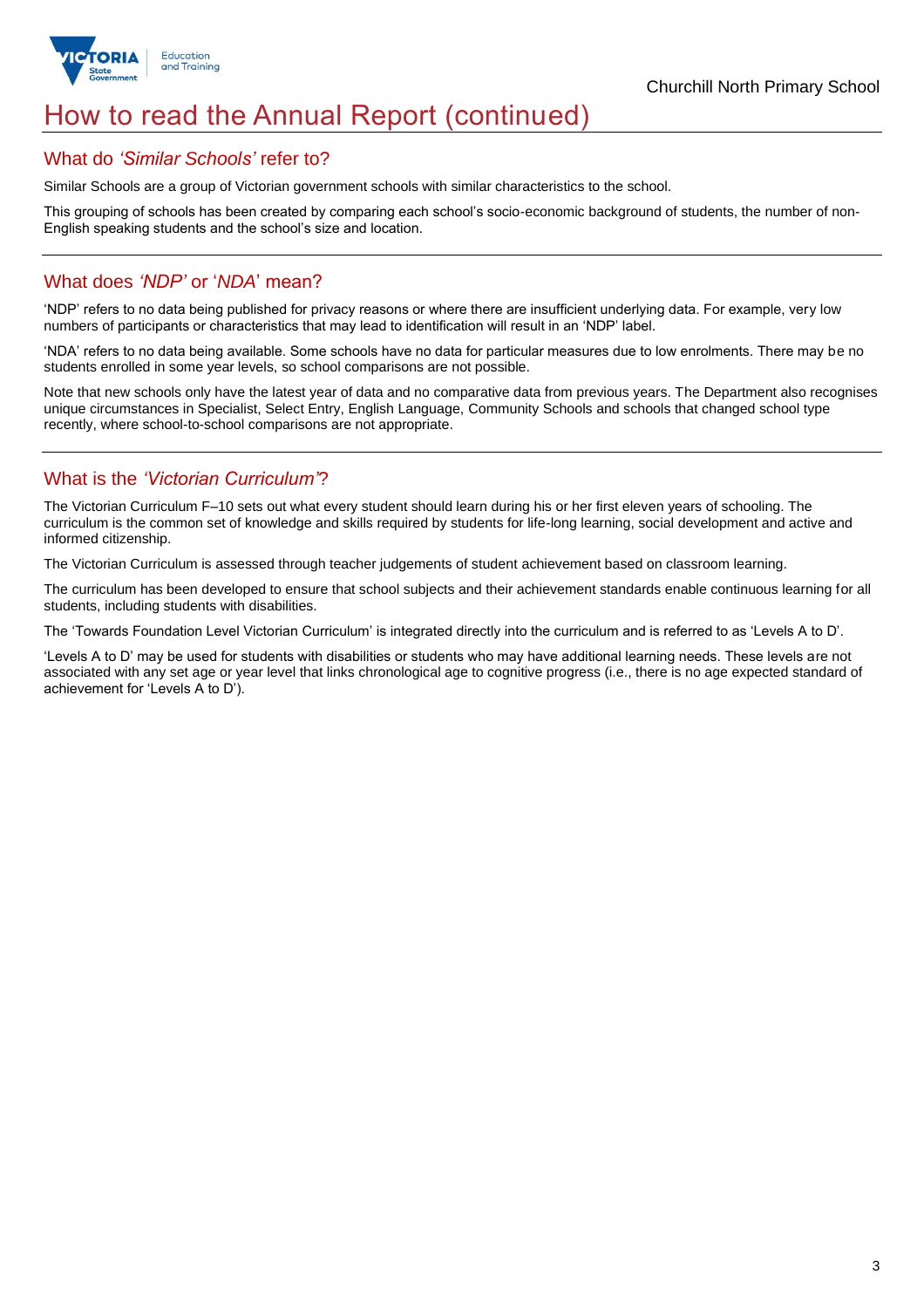



# **About Our School**

## School context

Churchill North Primary School is located in the township of Churchill in the Latrobe Valley, 13km south of Morwell, at the base of the Strzelecki Ranges – a comfortable two-hour drive from Melbourne. Close by is Federation University Gippsland Campus and Kurnai Secondary College.

At census in 2021, Churchill North PS had a population of 154; the spread of males and female students was in proportion. The school had a workforce composition of 10; 7 full time teaching staff, 3 specialist staff,16 Education Support, an Assistant Principal & Principal. (None of the workforce employed identified as indigenous) Churchill North PS enjoys friendly, positive relationships with its families and is highly regarded in the community of Churchill.

Our school's vision is for: High quality instruction and learning for EVERY child, EVERY day in EVERY classroom and EVERY environment.

Our school values a safe, caring and supportive environment. Students were active in developing our agreed values of: - trust, courage, patience, team work, co-operation, respect, listening & responsibility.

Our Schools Philosophy is to facilitate a culture of challenge along with a growth mindset to enable students to develop as resilient, resourceful and confident young citizens, capable of engaging in all tasks and situations and achieving high standards; this is based on the notion that all staff take a genuine interest in the needs of all children, by providing a safe, caring and supportive environment in which to learn

Our school's vision is based on the concept of 'High quality instruction and learning for EVERY child' and as a school we are deeply connected to our motto of 'Learn together, Play together'. This underpins the attitude of our school community where we encourage all facets of the community to work collaboratively in educating our students 'together'.

Programs and activities that have directly contributed to a well-balanced school environment include:

- Recognition of student achievement through termly Learning Power and Academic growth Awards
- Individual learning Plans in Numeracy and Reading for students in Foundation and Grade 1, 6 months behind DET targets and students in Grade 2 - 6 who are 1 year or more behind.
- Intervention & Extension in Reading & Numeracy targeted through PLT's
- Lunch Time Links program that provides sporting and leadership opportunities for students
- Sports & Health program
- Language Program support for expressive & articulation
- Student leadership program
- Active Junior School Council
- Breakfast Club
- Regular whole school activity days
- Annual whole school concert
- Swimming F-6
- **Bike education**
- Positive student welfare and family engagement program
- Daily Before & After School Child Care Program & Playgroup which operates Wed & Fri
- Kinder Foundation Early Start program
- Grade 6 -7 transition program

A comprehensive curriculum is provided in all domains; with specialist classes in ICT, Art, Sport & Mandarin. The STA program also supports language development in students who have been identified by a speech pathologist.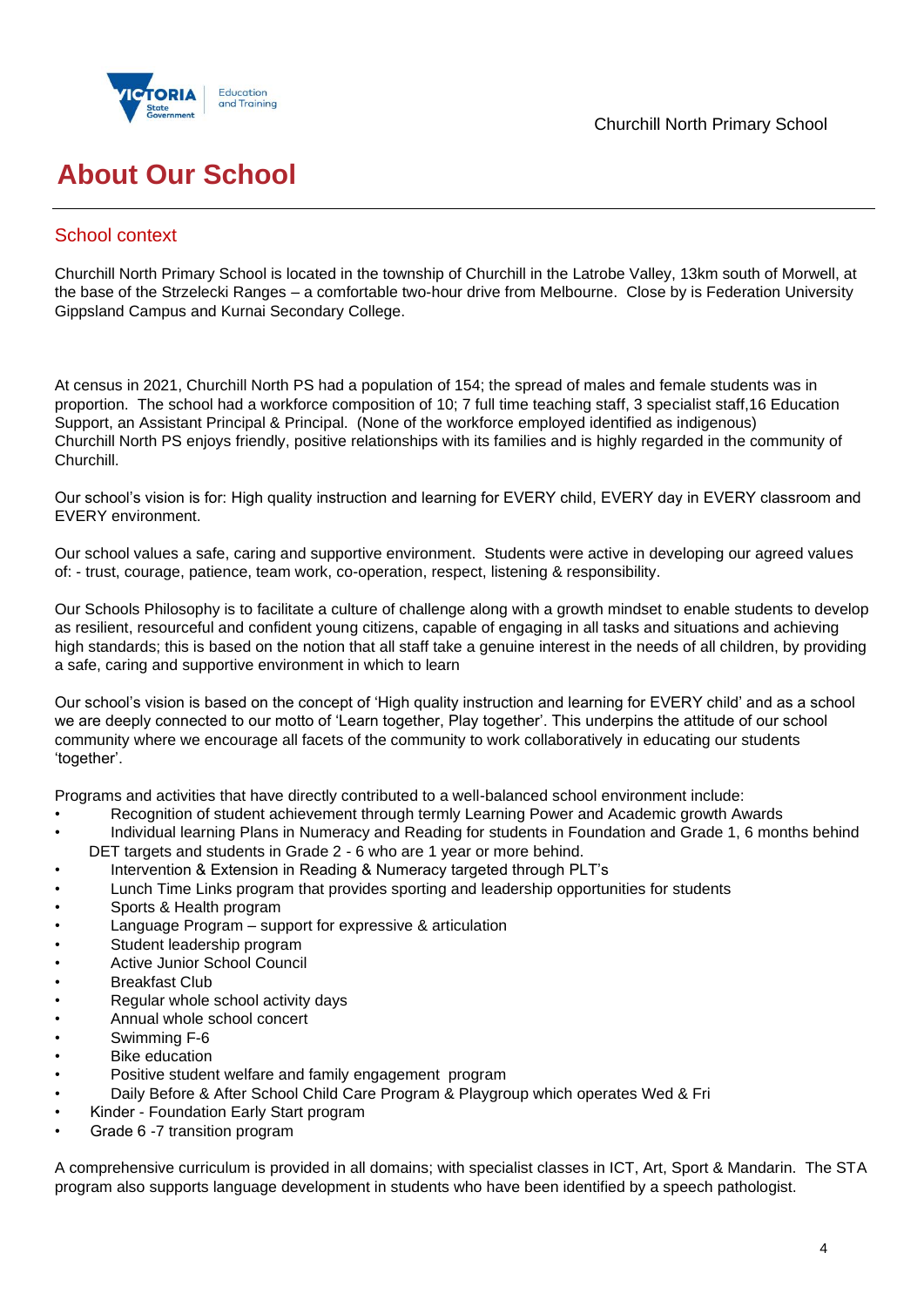

We pride ourselves on providing relevant learning programs; setting attainable goals; considering the individual needs and differences of students; promoting excellence and building the self-esteem of all students. We believe that learning can be fostered in a socially supportive environment, which is positive, caring, happy, friendly and stimulating.

The school is committed to the continual improvement and monitoring of student progress. It recognizes its accountability to parents, in particular feedback regarding student progress. Each term interim progress reports are sent home to families which reference the students 'Learning Power' (LPA) and 'Academic Growth' (AGA). An initial interview is established in Term 1 to support the relationships between home and school and clarify class & parental expectations. Comprehensive reports as per DET policy are sent home in Terms 2 & 4.

The school supports the belief that every child can and will learn, and that to nurture a child to their full potential involves the commitment of the whole school community. We believe strongly in the sense of family; family means nobody gets left behind or forgotten.

High quality teaching and learning is aligned to the work of the professional learning community at CNPS, staff work collaboratively in creating pre & post assessments, analyzing student data, teacher impact and within teams create high impact teaching tasks to support intervention and extension. Teaching staff hold each other accountable and measure growth and impact as part of the PLT cycle, opportunities for coaching and reflection are embedded and best practice reviewed as part of the cycle of improvement.

Our curriculum is based on a model where all students receive direct explicit instruction and then break into independent working groups. While this is occurring the teacher conducts guided practice with students grouped in ability based tiers and education support staff assist in small group activities or work with students on their identified gaps.

## Framework for Improving Student Outcomes (FISO)

Across 2021 the school worked on the departments three key improvement strategies, Learning , catch up and extension, Happy active and healthy kids and Connected schools. The ongoing pandemic had a huge impact on this work with moving from face to face teaching and remote learning an issue. In particular the process for developing teacher observation and feedback, the PLC process and assessment schedule had to be paused or modified. The focus for 2021 was on Excellence in Teaching and Learning and Professional Leadership. Principal class had a focus on working with instructional leaders to analyse data and develop key actions on a termly basis this was timetabled and built stronger understanding for all leadership team members of what the focus of their role was. A TLI program was implemented with staff providing focused group instruction in reading and Numeracy to students who had slipped back in terms of the progress they were making.

PLC meetings continued via WEBEX. The assessment schedule was reduced and staff worked on improving the assessment tasks for when students did return. Seesaw was used as a remote learning platform teachers would post daily tasks on there for Reading, Writing and Numeracy. Specialist staff would provide their own sessions. Staff would provide feedback to students through Seesaw and communicate with parents using UEducate Us. Once students returned onsite there were ongoing issues with COVID infection in Term 4, that affected both staff and students, further impacting on the PLC work.

### Achievement

The school did not meet all of it's AIP targets for either teacher judgement or NAPLAN results. The NAPLAN results in Numeracy and Reading were good for the Grade 3 cohort. 52% of Grade 3 students were in the top two bands for reading, similar schools were at 42% whilst the the state average was 60%. 23% of Grade 3 students were in the top two bands for Numeracy with similar schools at 22% and the state average at 41%. Grade 5 students had 22% of students in the top two bands for reading with similar schools at 27% and the state average at 43%. In Numeracy only 5% of students were in the top two bands with similar schools at 17% and the state at 33%. In teacher judgement The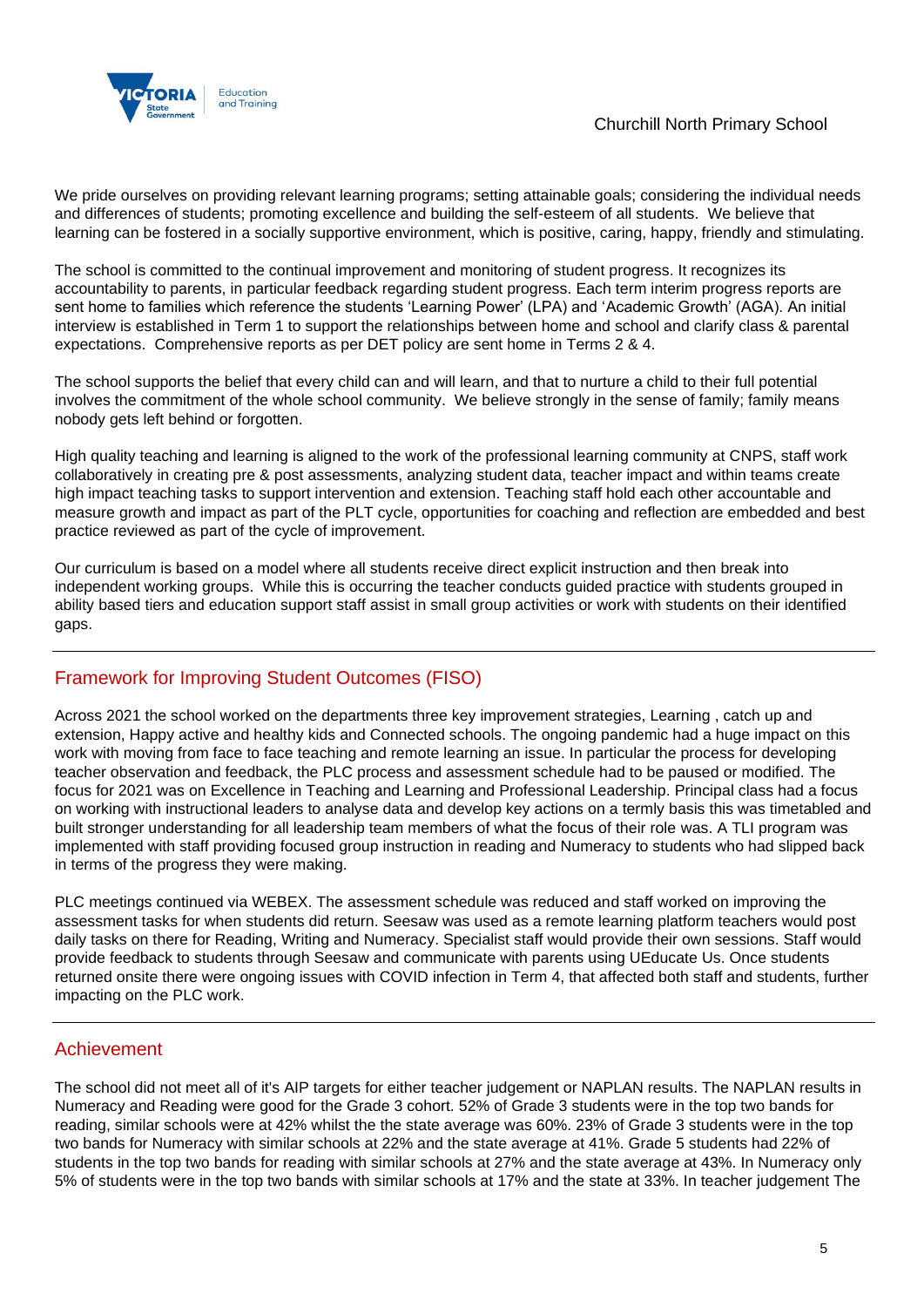

growth targets for teacher judgement were met by the Grade 4 and Foundation students, but not by other year levels. The focus for staff in the coming year will be around looking at whole school planning and understanding what makes a high quality instructional task. The school will receive support from regional office staff to work on this. The decision has also been taken to realign the assessment schedule and simplify the PLC process.

16 students were funded through the Program for students with disabilities in 2021. Their ILPs were tracked through termly SSG meetings with all students receiving ES support to achieve their goals either 1 on 1 or in small groups.

Attendance data has decreased over 2021 the average number of absence days was up to 28.4 against 21.8 for similar schools and 14.7 as the sate average. This is a big jump given that our four year average was 21.6 days. COVID has had a strong impact on the school community and improving attendance will be a focus for 2022. Across the school attendance for all year levels was fairly similar ranging from 84% to 89%.

The student opinion survey continued to show strong results with the school achieving above the results of similar schools and the state average in many areas. This is a testament to the work of the welfare team and the strong relationships that classroom teachers build with the students. However, 41% of students reported low levels of resilience. This is something that the school will be working on in 2022.

## Engagement

The school communicated with families via UEducate Us and Facebook. Staff would produce a video to introduce students to remote learning each morning. Tasks were posted up at the start of each week, although many parents requested paper copies of the work. The school offered and distributed devices to families, but many preferred to work in a more traditional way. Attendance trackers were completed by staff daily and forwarded to leadership and welfare support staff. Staff would track whether students logged in and if work was being completed. If there was no activity for a phone call would be made home by either the teacher or ES. After three days of no activity or contact the issue would escalated to leadership and welfare staff.

Engagement was often poor and some parents struggled to support their child's learning at home. Parents would report that their child was refusing to engage with the tasks and in more extreme cases having tantrums. Staff would offer modified tasks to those students who struggled to have more of a focus on hands on tasks such as cooking as a Maths or English tasks. Photos were posted to Facebook of students learning in their home environments to encourage students engagement. Examples of high quality work were also posted on Facebook, with one student from every grade.

## **Wellbeing**

The schools Primary Welfare Officer and Leadership worked closely with staff to offer support to families that were struggling. Students that were identified as vulnerable were offered onsite leaning. Every family received a care package to support their wellbeing and vulnerable families received additional packages from Food Bank. ES staff monitored students on ILPs closely to support their ongoing learning growth. The ILPs were posted on Seesaw and the ES staff would provide written feedback on Seesaw or phone home. Regular staff meetings were held play a game together initially and then share any important information and gain feedback and what was and was not working. Staff had a rotating roster for onsite supervision and all staff participated in this. Students were provided with fun activity packs, that were delivered to their homes, and resources such as pencils, textas and books were provided.

## Finance performance and position

Churchill North Primary School showed a net operating surplus of \$83,939 in 2021. This was as a result of reduced expenditure and maintenance costs during remote learning, as well as issues in filling all staff positions that were required. Equally budgets for CRTs and PD were not fully expended. \$464,491 was the amount of funding the school received in equity funding for social disadvantage. The school received a further \$73,735 in funding for the tutor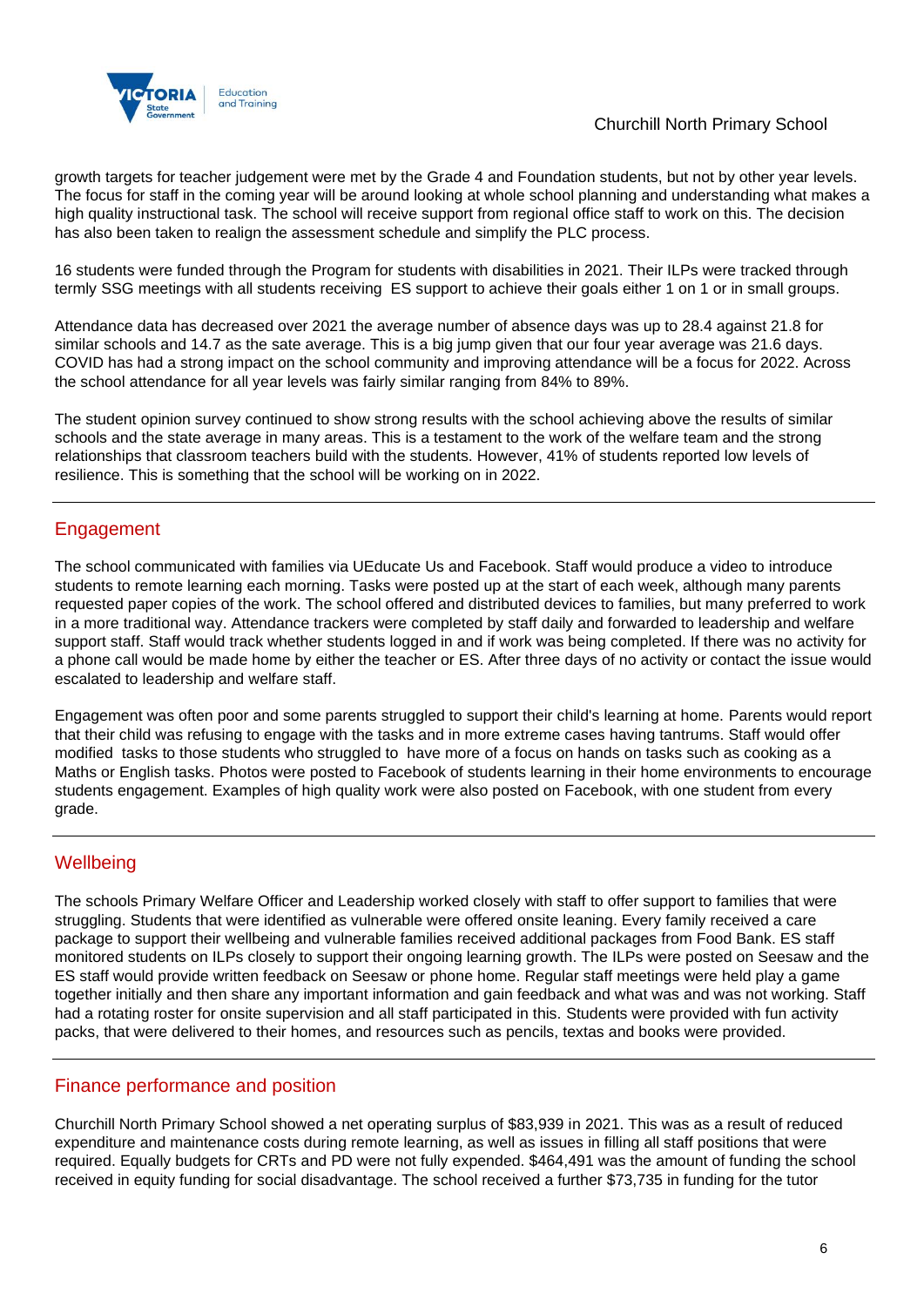

learning initiative.

The school continues to generate profits from both our OSHC service and the school canteen, despite the issues with lockdown, and these contribute to the healthy financial state the school enjoys. Priorities for future will be looking at staffing and ensuring we have the right levels of staff in the different roles required to achieve the schools aims of maximising students educational achievement. Along with this the school will evaluate furniture requirements and landscaping after the school rebuilding project.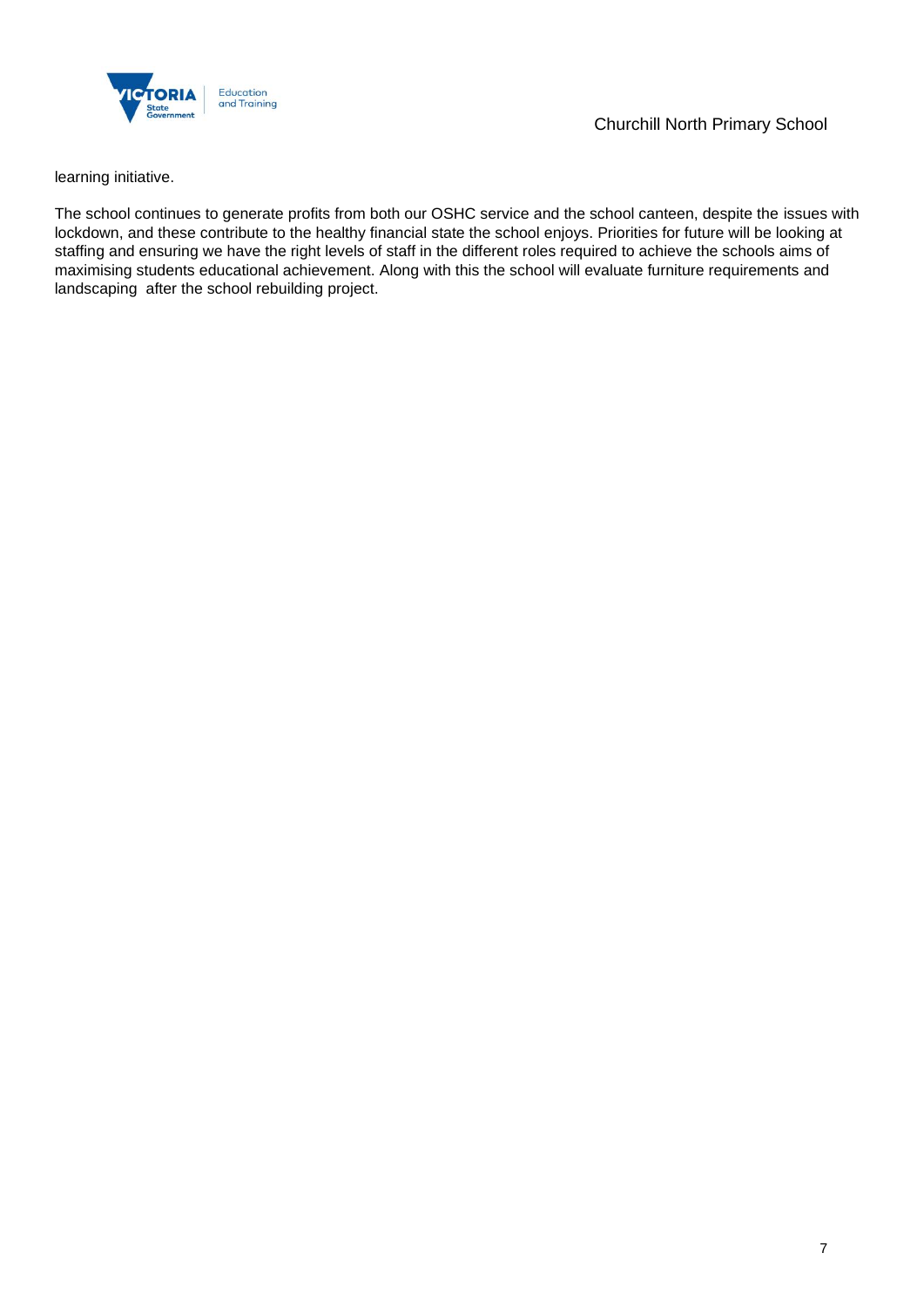

# **Performance Summary**

The Performance Summary for government schools provides an overview of how this school is contributing to the objectives of the Education State and how it compares to other Victorian government schools.

All schools work in partnership with their school community to improve outcomes for children and young people. Sharing this information with parents and the wider school community helps to support community engagement in student learning, a key priority of the Framework for Improving Student Outcomes.

Refer to the 'How to read the Annual Report' section for help on how to interpret this report.

## SCHOOL PROFILE

#### **Enrolment Profile**

A total of 147 students were enrolled at this school in 2021, 78 female and 69 male.

NDP percent of students had English as an additional language and 6 percent were Aboriginal or Torres Strait Islander.

#### **Overall Socio-Economic Profile**

The overall school's socio-economic profile is based on the school's Student Family Occupation and Education index (SFOE).

SFOE is a measure of socio-educational disadvantage of a school, based on educational and employment characteristics of the parents/carers of students enrolled at the school. Possible SFOE band values are: Low, Low-Medium, Medium and High. A 'Low' band represents a low level of socio-educational disadvantage, a 'High' band represents a high level of socio-educational disadvantage.

This school's SFOE band value is: High

#### **Parent Satisfaction Summary**

The percent endorsement by parents on their school satisfaction level, as reported in the annual Parent Opinion Survey.

Percent endorsement indicates the percent of positive responses (agree or strongly agree) from parents who responded to the survey.



#### **School Staff Survey**

The percent endorsement by staff on School Climate, as reported in the annual School Staff Survey.

Percent endorsement indicates the percent of positive responses (agree or strongly agree) from staff who responded to the survey. Data is suppressed for schools with three or less respondents to the survey for confidentiality reasons.

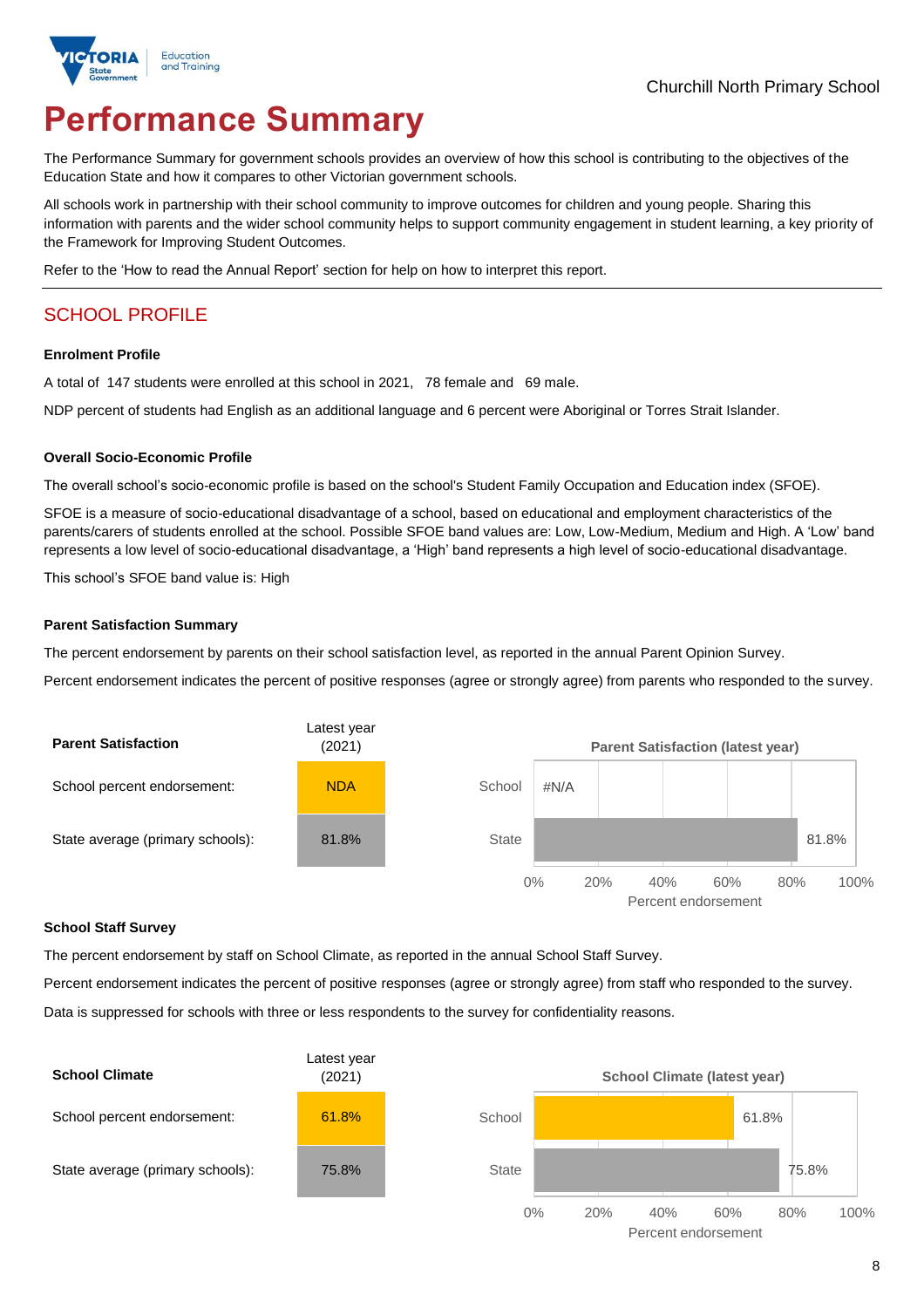

## ACHIEVEMENT

*Key: 'Similar Schools' are a group of Victorian government schools that are like this school, taking into account the school's socioeconomic background of students, the number of non-English speaking students and the size and location of the school.*

#### **Teacher Judgement of student achievement**

Percentage of students working at or above age expected standards in English and Mathematics.



Percent students at or above age expected level

| <b>Mathematics</b><br>Years Prep to 6                             | Latest year<br>(2021) |
|-------------------------------------------------------------------|-----------------------|
| School percent of students at or above age<br>expected standards: | 53.4%                 |
| Similar Schools average:                                          | 68.4%                 |
| State average:                                                    | 84.9%                 |

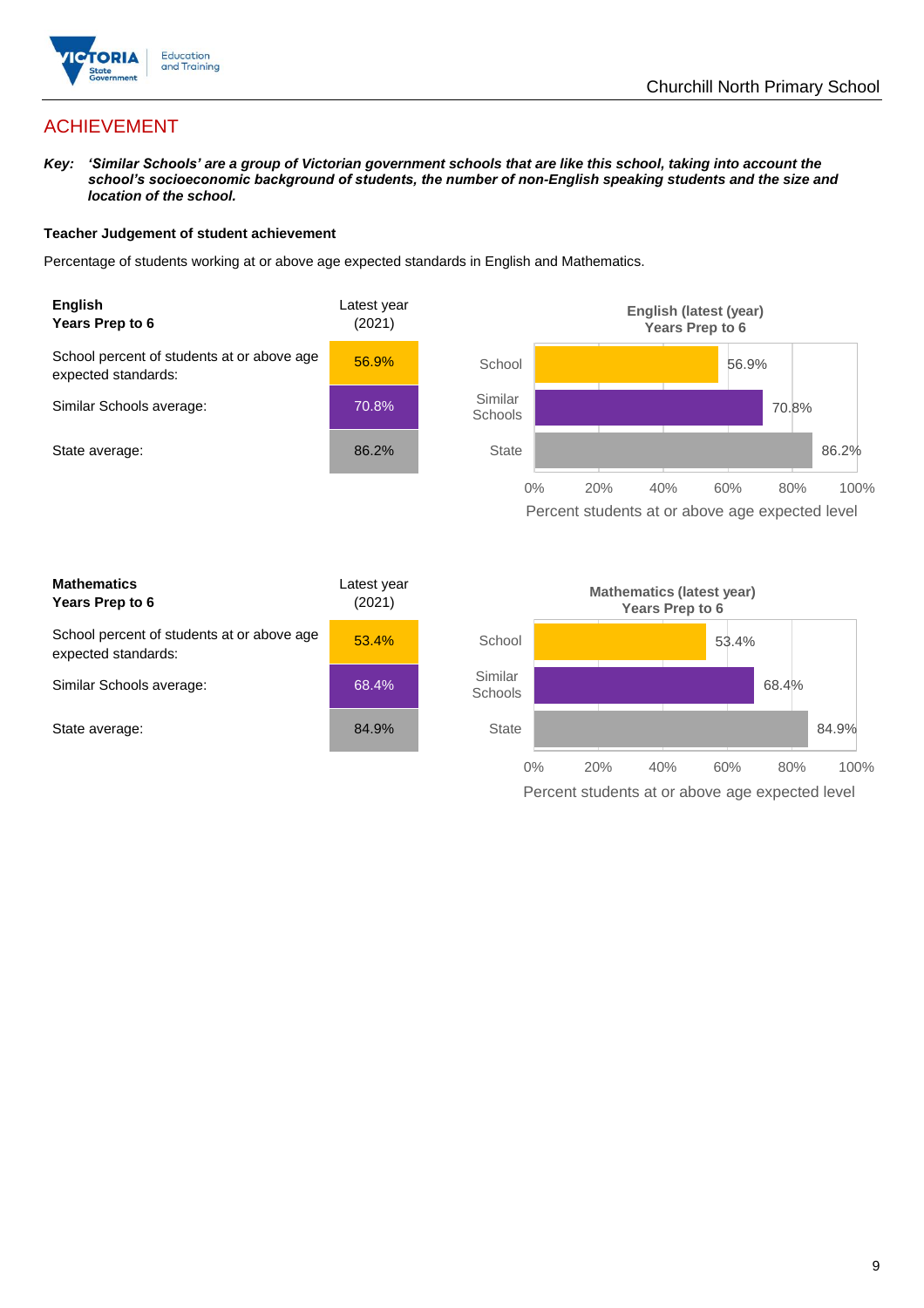

## ACHIEVEMENT (continued)

*Key: 'Similar Schools' are a group of Victorian government schools that are like this school, taking into account the school's socioeconomic background of students, the number of non-English speaking students and the size and location of the school.*

#### **NAPLAN**

Percentage of students in the top three bands of testing in NAPLAN.

Note: NAPLAN tests were not conducted in 2020, hence the 4-year average is the average of 2018, 2019 and 2021 data.

| Reading<br>Year <sub>3</sub>                      | Latest year<br>(2021) | 4-year<br>average |                    | <b>NAPLAN Reading (latest year)</b><br>Year <sub>3</sub>                   |
|---------------------------------------------------|-----------------------|-------------------|--------------------|----------------------------------------------------------------------------|
| School percent of students in<br>top three bands: | 74.1%                 | 62.7%             | School             | 74.1%                                                                      |
| Similar Schools average:                          | 62.7%                 | 62.1%             | Similar<br>Schools | 62.7%                                                                      |
| State average:                                    | 76.9%                 | 76.5%             | <b>State</b>       | 76.9%                                                                      |
|                                                   |                       |                   | $0\%$              | 60%<br>100%<br>20%<br>40%<br>80%<br>Percent of students in top three bands |
| Reading<br>Year 5                                 | Latest year<br>(2021) | 4-year<br>average |                    | <b>NAPLAN Reading (latest year)</b><br>Year 5                              |
| School percent of students in<br>top three bands: | 38.9%                 | 43.3%             | School             | 38.9%                                                                      |
| Similar Schools average:                          | 55.0%                 | 53.3%             | Similar<br>Schools | 55.0%                                                                      |
| State average:                                    | 70.4%                 | 67.7%             | <b>State</b>       | 70.4%                                                                      |
|                                                   |                       |                   | $0\%$              | 20%<br>40%<br>60%<br>80%<br>100%<br>Percent of students in top three bands |
| <b>Numeracy</b><br>Year <sub>3</sub>              | Latest year<br>(2021) | 4-year<br>average |                    | <b>NAPLAN Numeracy (latest year)</b><br>Year <sub>3</sub>                  |
| School percent of students in<br>top three bands: | 57.7%                 | 45.5%             | School             | 57.7%                                                                      |
| Similar Schools average:                          | 48.9%                 | 52.9%             | Similar<br>Schools | 48.9%                                                                      |
| State average:                                    | 67.6%                 | 69.1%             | <b>State</b>       | 67.6%                                                                      |
|                                                   |                       |                   | $0\%$              | 20%<br>40%<br>60%<br>80%<br>100%<br>Percent of students in top three bands |
| <b>Numeracy</b><br>Year 5                         | Latest year<br>(2021) | 4-year<br>average |                    | <b>NAPLAN Numeracy (latest year)</b><br>Year 5                             |
| School percent of students in<br>top three bands: | 21.1%                 | 36.8%             | School             | 21.1%                                                                      |
| Similar Schools average:                          | 41.3%                 | 39.9%             | Similar<br>Schools | 41.3%                                                                      |
|                                                   |                       |                   |                    |                                                                            |
| State average:                                    | 61.6%                 | 60.0%             | <b>State</b>       | 61.6%                                                                      |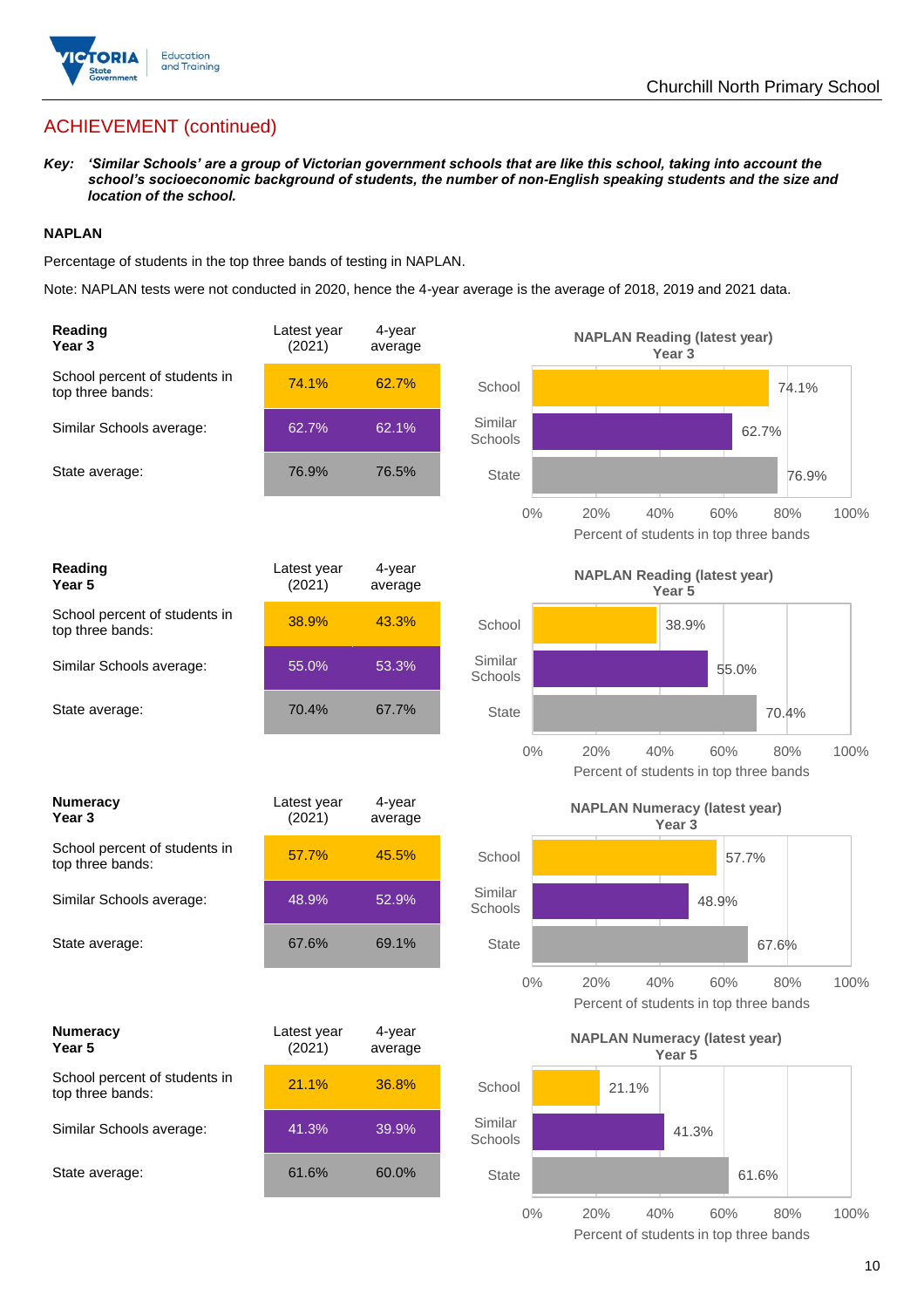

## ACHIEVEMENT (continued)

#### **NAPLAN Learning Gain**

NAPLAN learning gain is determined by comparing a student's current year result relative to the results of all 'similar' Victorian students (i.e., students in all sectors in the same year level who had the same score two years prior). If the current year result is in the top 25 percent, their gain level is categorised as 'High'; middle 50 percent is 'Medium'; bottom 25 percent is 'Low'.

#### **Learning Gain Year 3 (2019) to Year 5 (2021)**



**BLow Gain** Medium Gain **Example 10**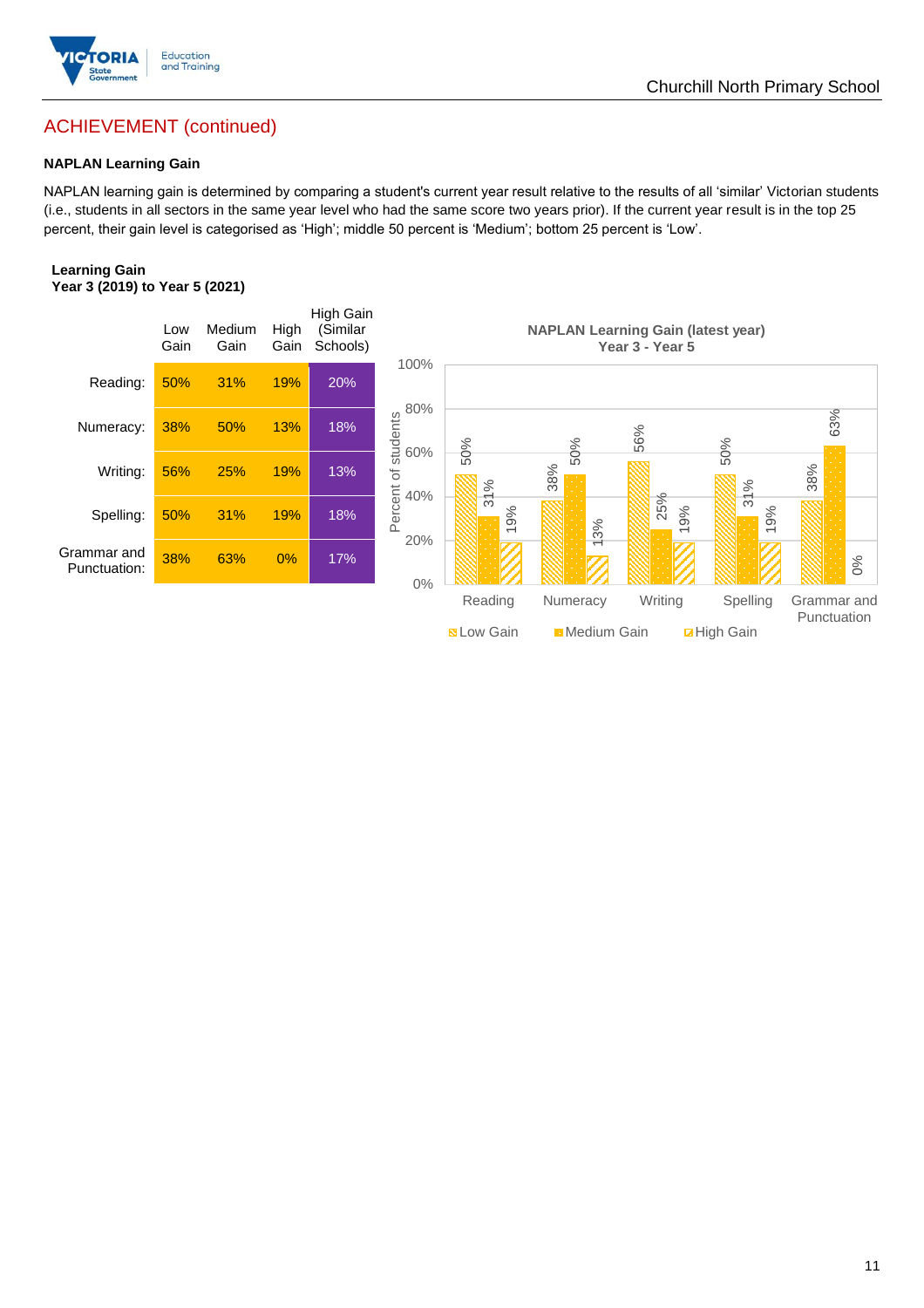

## ENGAGEMENT

*Key: 'Similar Schools' are a group of Victorian government schools that are like this school, taking into account the school's socioeconomic background of students, the number of non-English speaking students and the size and location of the school.*

#### **Average Number of Student Absence Days**

Absence from school can impact on students' learning. Common reasons for non-attendance include illness and extended family holidays. Absence and attendance data in 2020 and 2021 may have been influenced by COVID-19.



#### **Attendance Rate (latest year)**

|                                             | Prep | Year 1 | Year 2 | Year 3 | Year 4 | Year 5 | Year 6 |
|---------------------------------------------|------|--------|--------|--------|--------|--------|--------|
| Attendance Rate by year level<br>$(2021)$ : | 84%  | 84%    | 84%    | 85%    | 88%    | 84%    | 89%    |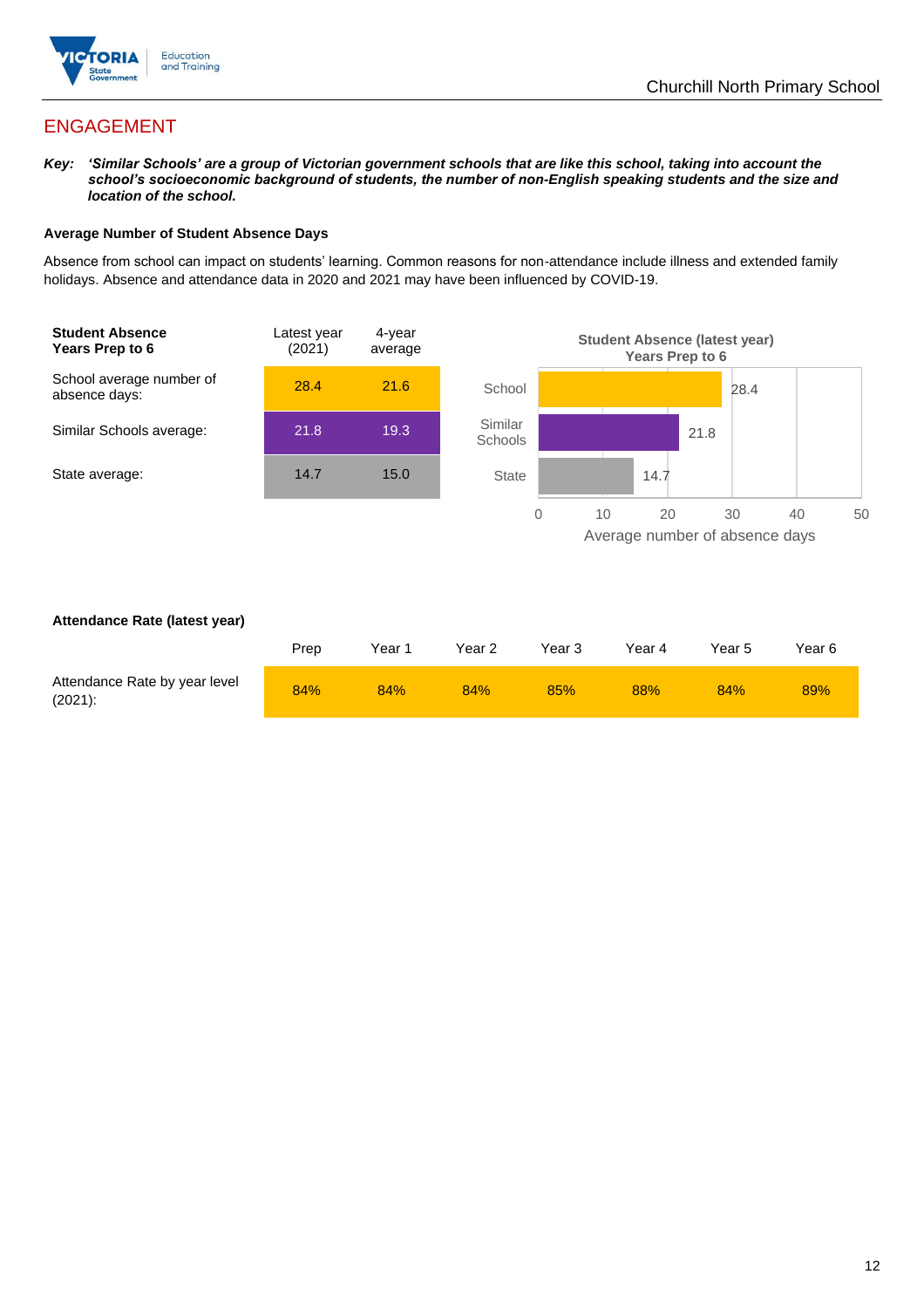

## **WELLBEING**

*Key: 'Similar Schools' are a group of Victorian government schools that are like this school, taking into account the*  school's socioeconomic background of students, the number of non-English speaking students and the size and *location of the school.*

#### **Student Attitudes to School – Sense of Connectedness**

The percent endorsement on Sense of Connectedness factor, as reported in the Attitudes to School Survey completed annually by Victorian government school students, indicates the percent of positive responses (agree or strongly agree).



*Due to lower participation rates, differences in the timing of the survey/length of survey period and the general impact of Covid19 across 2020 and 2021, data are often not comparable with previous years or within similar school groups. Care should be taken when interpreting these results.*



#### **Student Attitudes to School – Management of Bullying**

The percent endorsement on Management of Bullying factor, as reported in the Attitudes to School Survey completed annually by Victorian government school students, indicates the percent of positive responses (agree or strongly agree).

| <b>Management of Bullying</b><br>Years 4 to 6 | Latest year<br>(2021) | 4-year<br>average |  |
|-----------------------------------------------|-----------------------|-------------------|--|
| School percent endorsement:                   | 80.6%                 | 86.2%             |  |
| Similar Schools average:                      | 75.4%                 | 77.4%             |  |
| State average:                                | 78.4%                 | 79.7%             |  |

*Due to lower participation rates, differences in the timing of the survey/length of survey period and the general impact of Covid19 across 2020 and 2021, data are often not comparable with previous years or within similar school groups. Care should be taken when interpreting these results.*

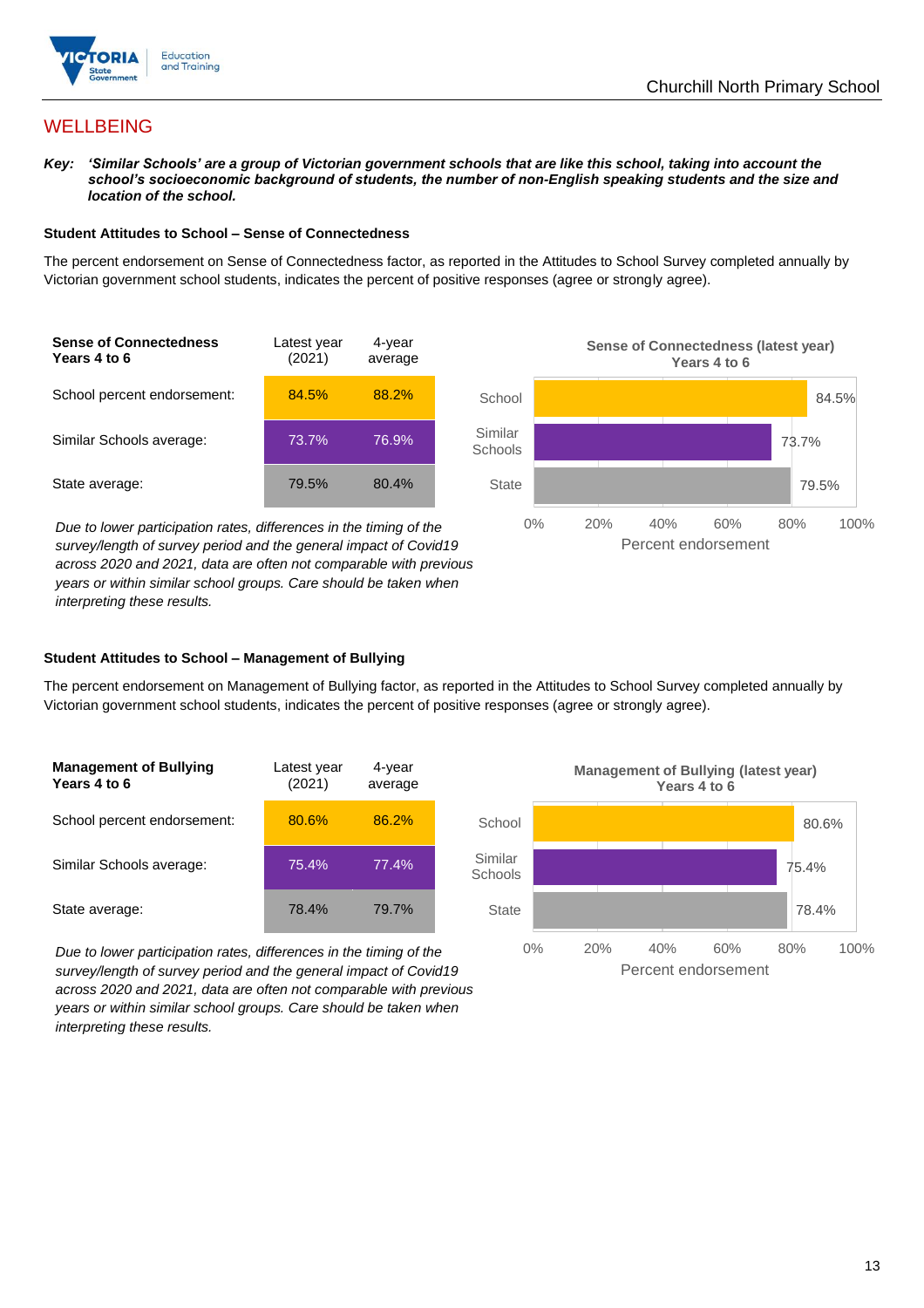

# **Financial Performance and Position**

FINANCIAL PERFORMANCE - OPERATING STATEMENT SUMMARY FOR THE YEAR ENDING 31 DECEMBER, 2021

| <b>Revenue</b>                  | <b>Actual</b> |
|---------------------------------|---------------|
| <b>Student Resource Package</b> | \$1,967,069   |
| Government Provided DET Grants  | \$440,593     |
| Government Grants Commonwealth  | \$26,119      |
| Government Grants State         | \$20,000      |
| <b>Revenue Other</b>            | \$5,885       |
| <b>Locally Raised Funds</b>     | \$60,232      |
| <b>Capital Grants</b>           | \$0           |
| <b>Total Operating Revenue</b>  | \$2,519,898   |

| Equity $1$                                          | <b>Actual</b> |
|-----------------------------------------------------|---------------|
| Equity (Social Disadvantage)                        | \$464,591     |
| Equity (Catch Up)                                   | \$0           |
| <b>Transition Funding</b>                           | \$0           |
| Equity (Social Disadvantage - Extraordinary Growth) | \$0           |
| <b>Equity Total</b>                                 | \$464,591     |

| <b>Expenditure</b>                    | <b>Actual</b> |
|---------------------------------------|---------------|
| Student Resource Package <sup>2</sup> | \$1,923,718   |
| Adjustments                           | \$0           |
| <b>Books &amp; Publications</b>       | \$355         |
| Camps/Excursions/Activities           | \$15,546      |
| <b>Communication Costs</b>            | \$3,528       |
| Consumables                           | \$49,420      |
| Miscellaneous Expense <sup>3</sup>    | \$22,801      |
| <b>Professional Development</b>       | \$15,115      |
| Equipment/Maintenance/Hire            | \$121,169     |
| <b>Property Services</b>              | \$193,391     |
| Salaries & Allowances <sup>4</sup>    | \$40,028      |
| <b>Support Services</b>               | \$40,714      |
| Trading & Fundraising                 | \$13,998      |
| Motor Vehicle Expenses                | \$0           |
| Travel & Subsistence                  | \$0           |
| <b>Utilities</b>                      | \$13,728      |
| <b>Total Operating Expenditure</b>    | \$2,453,509   |
| <b>Net Operating Surplus/-Deficit</b> | \$66,389      |
| <b>Asset Acquisitions</b>             | \$35,011      |

(1) The equity funding reported above is a subset of the overall revenue reported by the school.

(2) Student Resource Package Expenditure figures are as of 24 Feb 2022 and are subject to change during the reconciliation process.

(3) Miscellaneous Expenses include bank charges, administration expenses, insurance and taxation charges.

(4) Salaries and Allowances refers to school-level payroll.